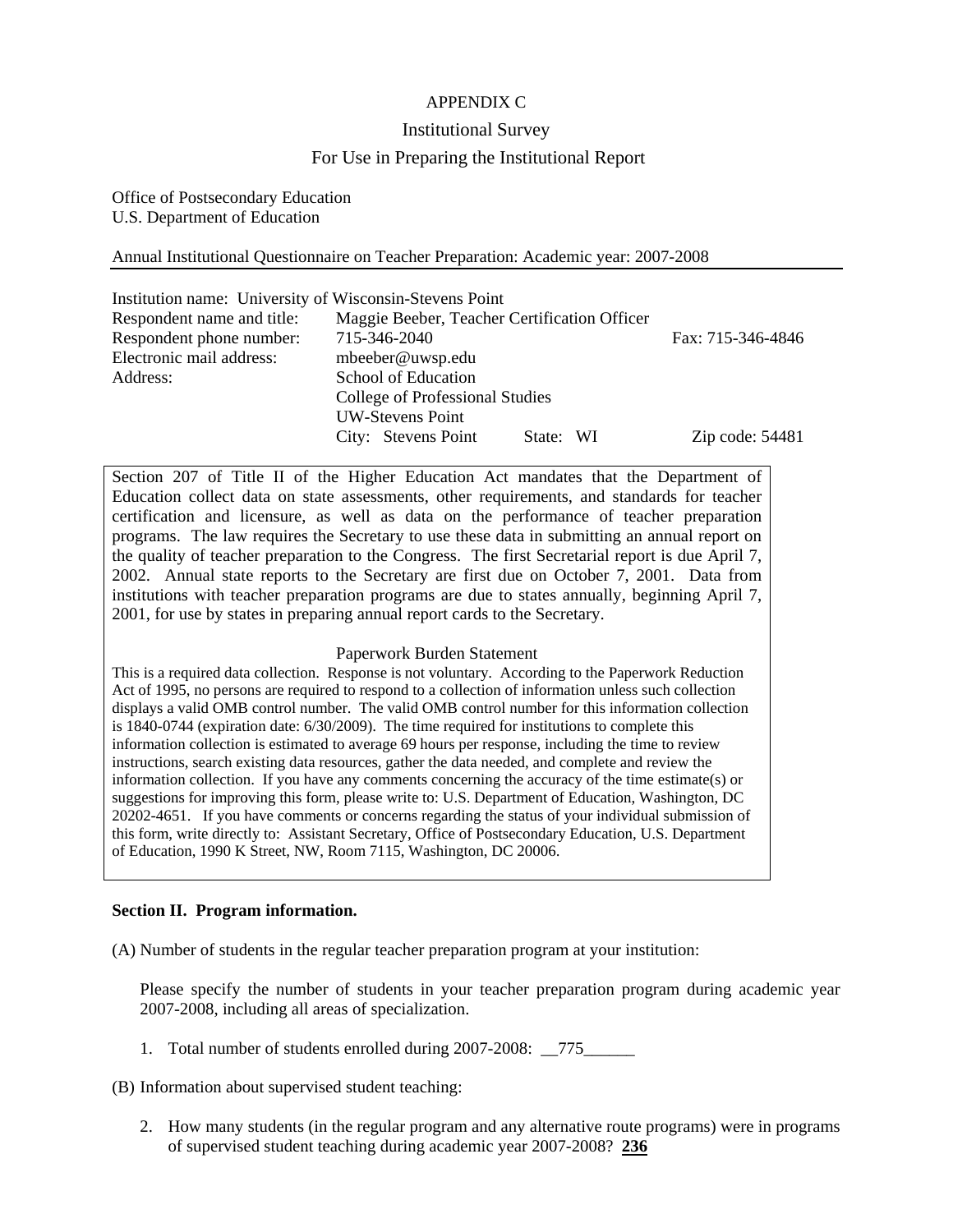3. Please provide the numbers of supervising faculty who were:

**7** Appointed full-time faculty in professional education: an individual who works full time in a school, college, or department of education, and spends at least part of the time in supervision of teacher preparation students.

**16**\_ Appointed part-time faculty in professional education and full-time in the institution: any full time faculty member in the institution who also may be supervising or teaching in the teacher preparation program.

**13** Appointed part-time faculty in professional education, not otherwise employed by the institution: may be part time university faculty or pre-K-12 teachers who supervise prospective teachers. The numbers do not include K-12 teachers who simply receive a stipend for supervising student teachers. Rather, this third category is intended to reflect the growing trend among institutions of higher education to appoint K-12 teachers as clinical faculty, with the rights and responsibilities of the institution's regular faculty.

Supervising faculty for purposes of this data collection includes all persons who the institution regards as having faculty status and who were assigned by the teacher preparation program to provide supervision and evaluation of student teaching, with an administrative link or relationship to the teacher preparation program.

Total number of supervising faculty for the teacher preparation program during 2007-2008: **36**

- 4. The student/faculty ratio was (divide the total given in B2. by the number given in B3.): **6.56**
- 5. The average number of hours per week required of student participation in supervised student teaching in these programs was: **49** hours. The total number of weeks of supervised student teaching required is **18**. The total number of hours required is **720** hours.

(C) Information about state approval or accreditation of teacher preparation programs:

- 6. Is your teacher preparation program currently approved or accredited by the state?  $X$ <sup>Yes</sup>  $\_\_$  No
- 7. Is your teacher preparation program currently under a designation as "low-performing" by the state (as per section 208 (a) of the HEA of 1998)? \_\_\_\_\_\_ Yes \_\_\_X\_\_\_ No
- 8.

NOTE: See appendix A of the manual for the legislative language referring to "low-performing" programs.

### **Section III. Contextual information (optional).**

Please use this space to provide any additional information that describes your teacher preparation program(s). You may also attach information to this questionnaire.

University of Wisconsin-Stevens Point teacher education programs share the vision that our students will encounter rich, multi-cultural experiences, varied and meaningful opportunities for experimentation within K-12 classrooms, a sound understanding of educational pedagogy and knowledge of the most current views regarding educational practices. Additionally, we nurture our students in becoming reflective practitioners, capable of anticipating future needs and changes within the professional arena and capable of assuming roles of leadership.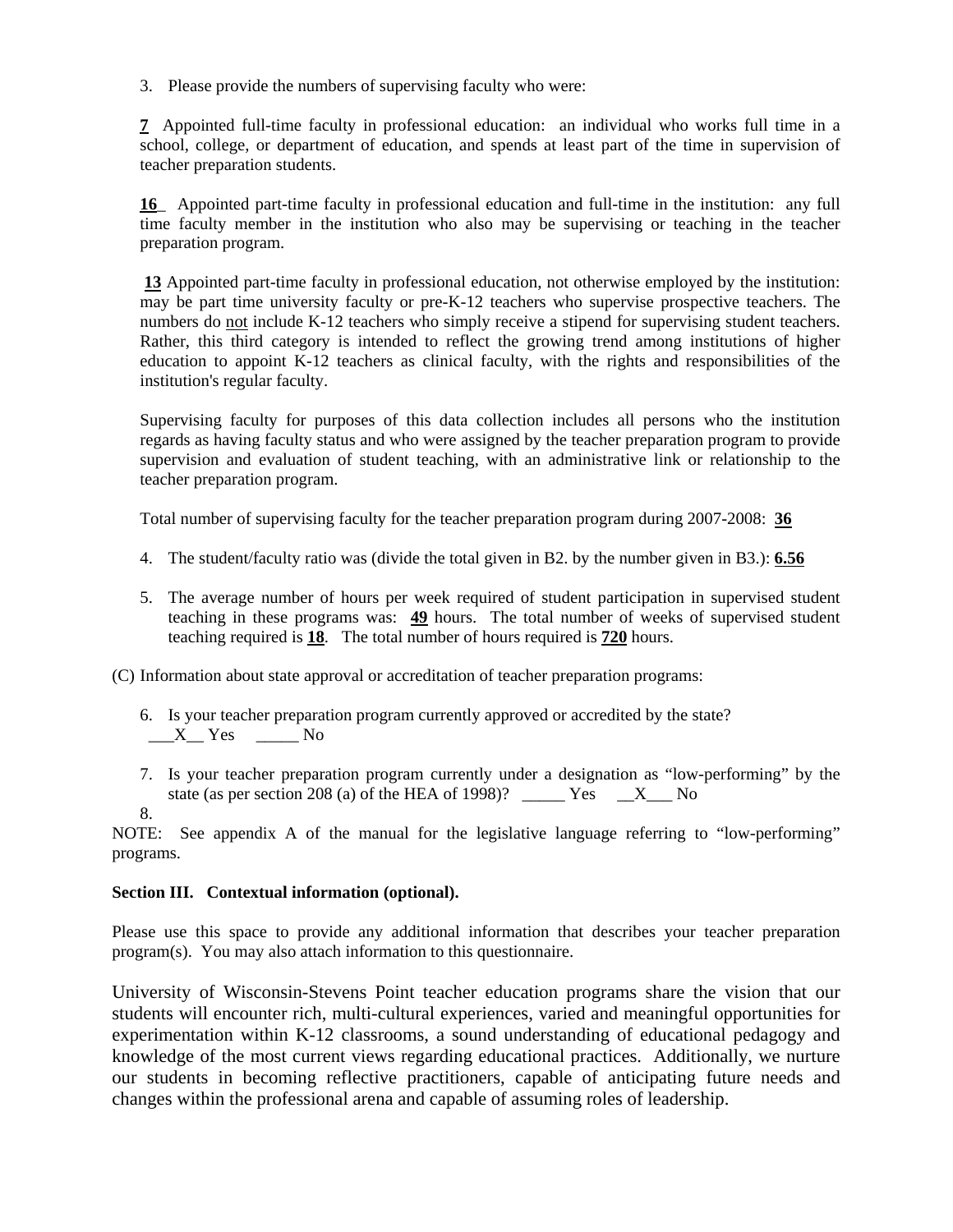Each of our programs has adopted a framework of Wisconsin Teacher Standards that are woven throughout the students' course of study. These standards include building a solid understanding of content knowledge, understanding diverse needs of students, understanding accommodations to be made in teaching each child, and understanding design and implementation of on-going assessment practices, and possessing a strong knowledge of pedagogical applications. Students graduating from our programs who are recommended for licensure must demonstrate competence in the knowledge, skills and dispositions as related to each of the ten Wisconsin Teacher Standards.

The University of Wisconsin-Stevens Point has a 100+ year history in teacher preparation. Teacher certification programs comprise the largest academic interest on campus with the greatest number of teacher certifications in Elementary Education, Early Childhood Education, Exceptional Education, Science Education, Speech Language Pathology, English, English as a Second Language, Physical Education, Family and Consumer Education, Mathematics, Music and Social Studies.

The hub for teacher education programs is the School of Education (SOE), the home of the University's largest major, elementary education. Elementary education students enter teacher education as juniors, with an average 3.36 grade point, making this the most selective major on campus. Also located in the School are majors in exceptional education and early childhood education as well as teacher certification coursework for all Early Childhood through Adolescent and all Early Adolescent through Adolescent majors. Full time placement in schools for all education fields in 2007-2008 was 60%.

The School sponsors the state's largest student education organization, Student Wisconsin Education Association, which routinely wins national awards from the National Education Association (NEA), including the single *Best Student Chapter* in the nation award for seven of the past nine years. In 2005 and 2007, the UWSP Chapter of Kappa Delta Pi was awarded the Academics ACE Award for "Achieving Chapter Excellence," which is an award given out every other year by the National Chapter of KDP. The School also teaches the largest UWSP graduate program, with over 1,000 teachers enrolled in regular, onsite, or technology-mediated graduate courses.

The School of Education is at the forefront of educational innovation. With grant support of over a \$1,000,000, the School has created two projects to support Hmong-American students in pursuing teacher certification and graduate degrees in education. The School houses other innovative programs including: UWSP Site-Based Master's program and Network for Gifted and Talented. UWSP faculty participate in creative use of distance and Internet for class delivery and service activities. The School has recently developed and been approved to offer an on-line masters program for teachers. A recent survey revealed that over 1,200 K-12 teachers and 6,000 school-aged students were involved in UWSP enrichment programs in any given year.